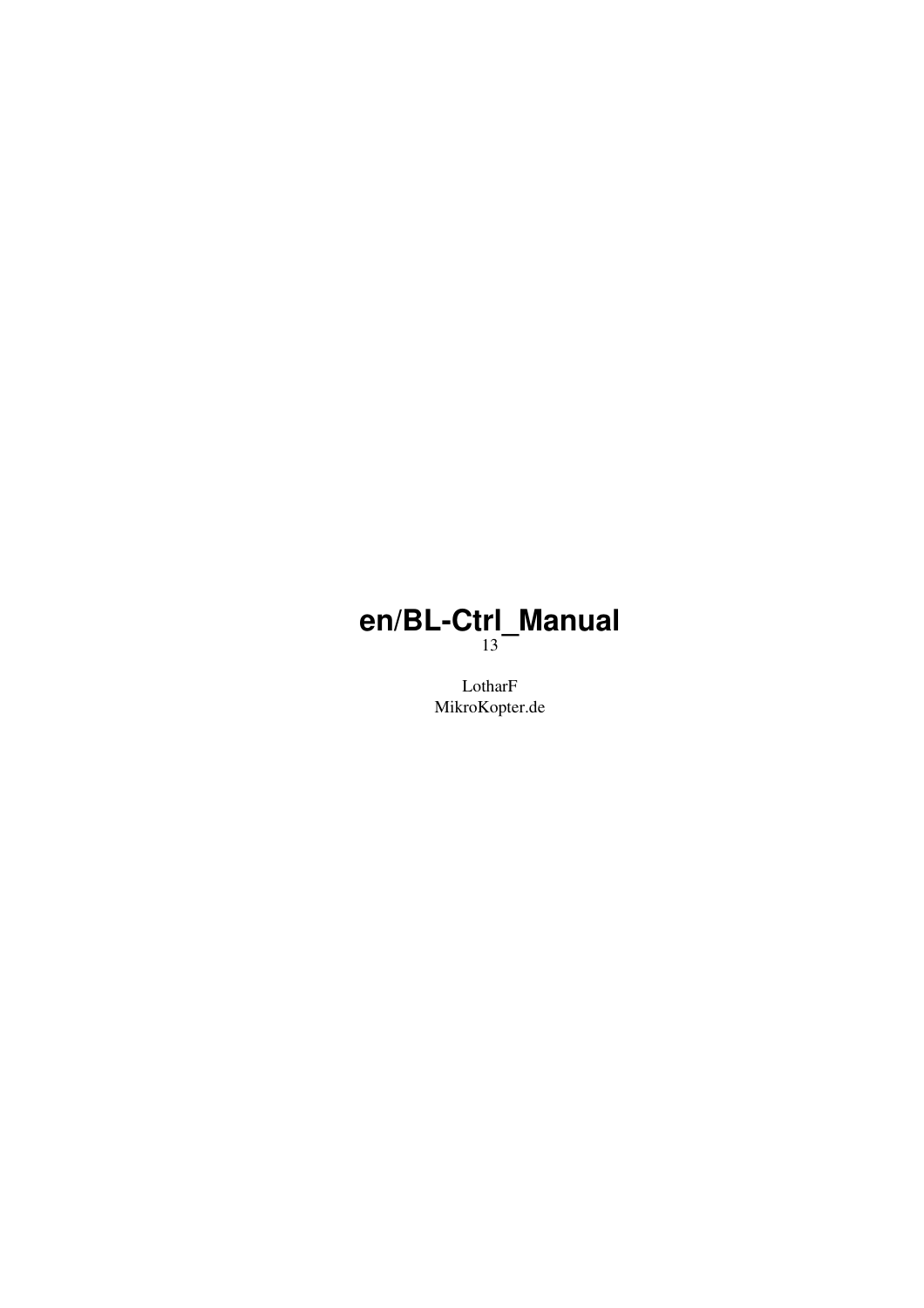## **Contents**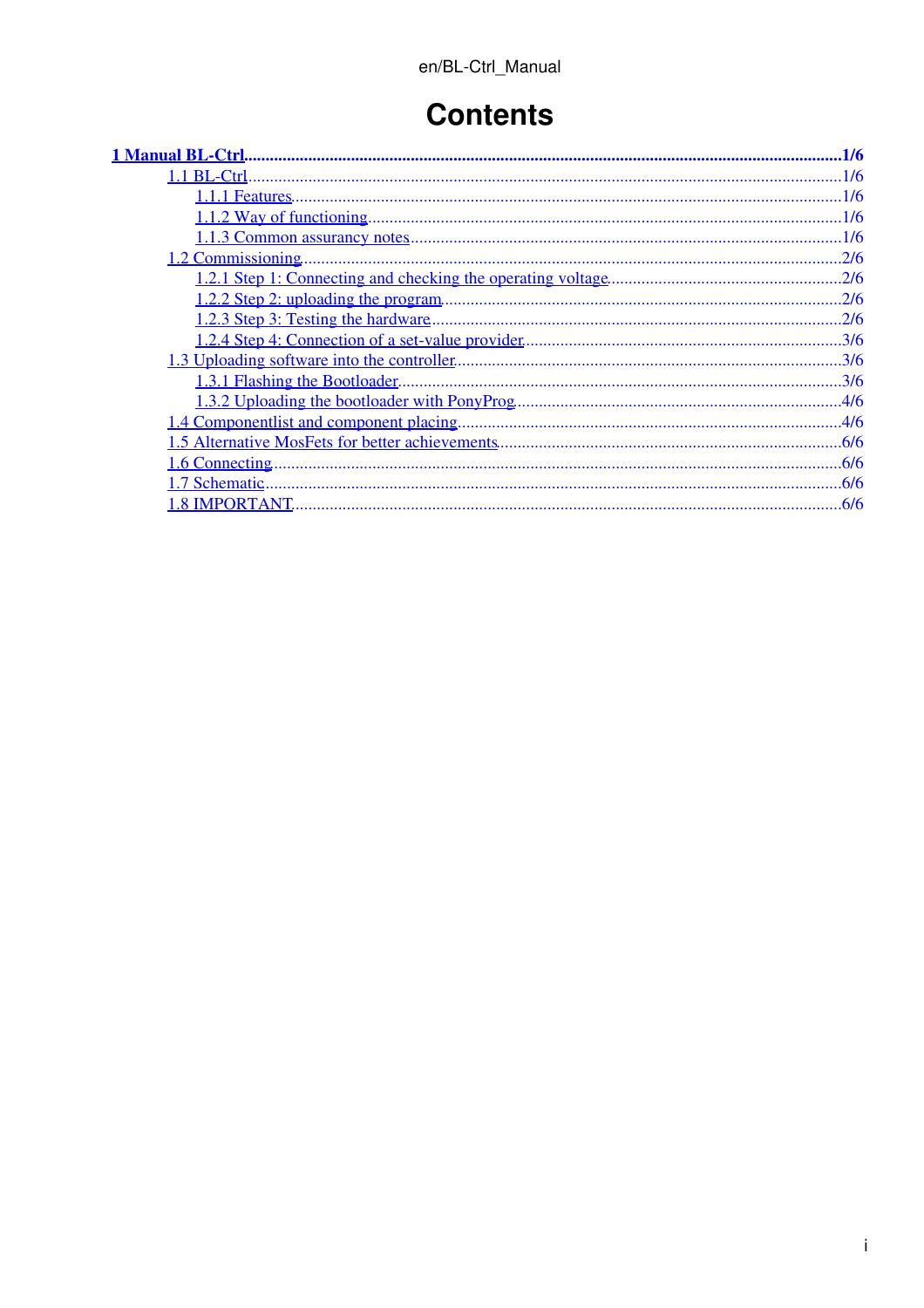# <span id="page-2-0"></span>**1 Manual BL-Ctrl**

## <span id="page-2-1"></span>**1.1 BL-Ctrl**

The BL-Ctrl board is a sensorless driver for brushless DC current motors.

They are especially designed for use in **QuadroKopters**, where quick set-changes are necessary. However, they can also be used for other goals.

#### <span id="page-2-2"></span>**1.1.1 Features**

- Size  $20 * 43$ mm
- Placed with six 60A [MosFets](http://de.wikipedia.org/wiki/Metal_Oxide_Semiconductor_Field_Effect_Transistor)
- Continu use ca. 10A (at bad cooling conditions)
- Controller: ATMEGA8 of Atmel
- Current sensing and limiting on the DC side
- Two LEDs (f.e. Okay and Error)
- Battery voltage sensing with low voltage detection
- Software completely written in C (notice Licence agreement!)( beachten)
- Several connectors to enter settings
- The 5V can provide power to a receiver (max. 50mA)

Usable connectors are:

- Asynchron serial connector (for control or debugging)
- I2C (to quickly receive set values)
- PPM-Signal (for a standard input from receiver)

### <span id="page-2-3"></span>**1.1.2 Way of functioning**

Die Ansteuerung erfolgt dreiphasig in Impulsgruppen mit überlagerter PWM. The PWM defines the height of the phase voltage (more precise: the arithmatic average of the voltage).

The phase voltage at the motor (also the PWM) is a substitute size for the speed, because a motor produces a reverse voltage by its movement. This voltage works contrary to the provided voltage. A speed is set, at which the difference between set voltage and reverse voltage creates a current according to the lowered torque. There are always 2 MOSFETs in use, to power the coils. The moment of commutation (change to the next phase), is determined by voltage sensing (better: comparision) at the phase which is not in use. To achieve this, the analogue comparator of the Atmega8 is used. The current is determined by voltage-drop over a defined trace.

This procedure is precise enough for blocking overcurrent.

#### <span id="page-2-4"></span>**1.1.3 Common assurancy notes**

We do not garantee errorless functioning of the controllers. At the moment a voltage is provided to the controller, the motor which is connected to the controller, can start turning or get hot because of errors. Despite careful production and testing, we take no garantee or liability (direct or indirect) for errorless software, hardware or information. Using the controller is for your own responsibility (the same for corresponding pc-programs). Furthermore, we do not take liability for damage to items or persons, which rise by use of the controller. It is your own responsibility to perform a complete system test. The power providence should not be misconnected.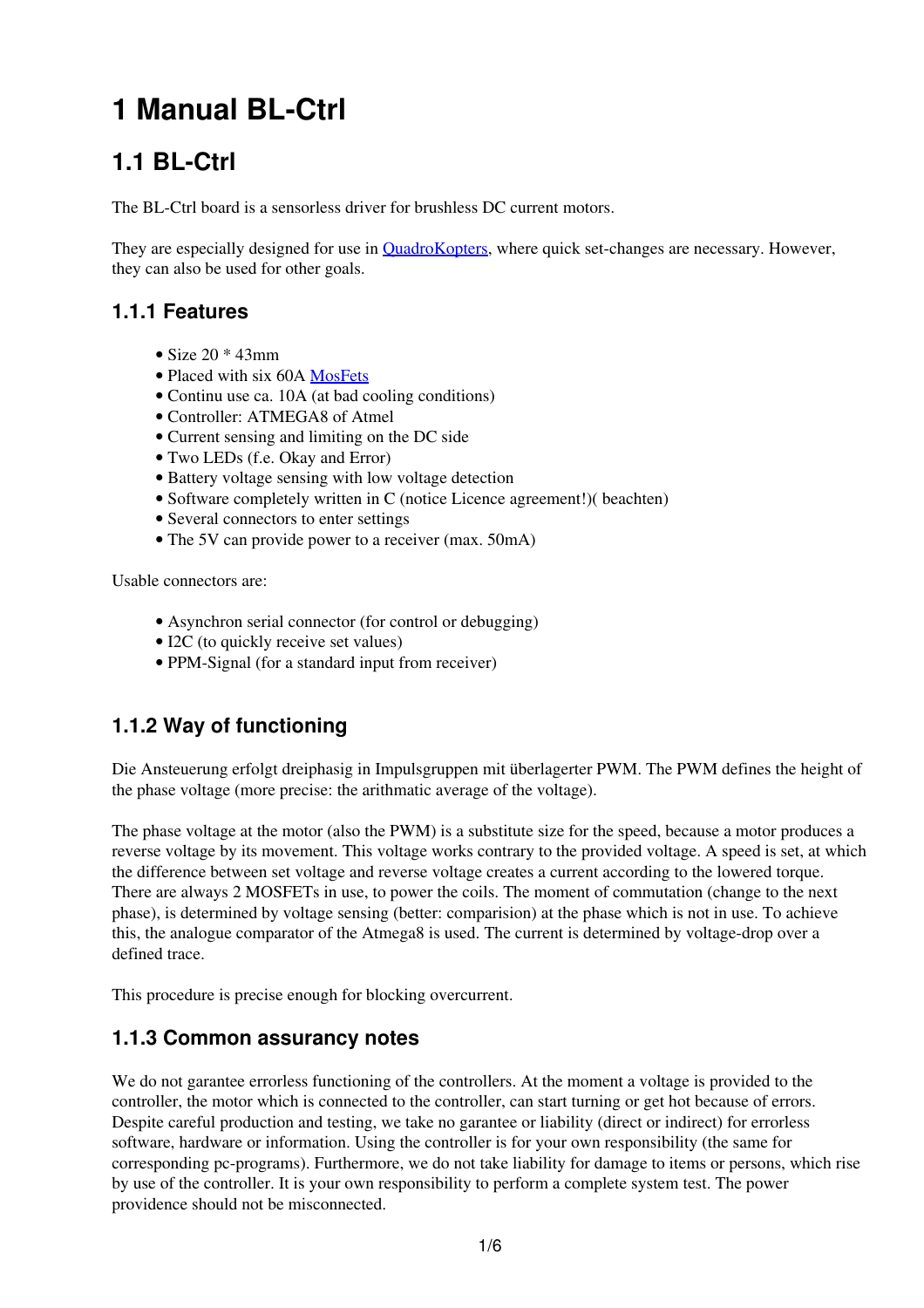#### en/BL-Ctrl\_Manual 07/03/22 21:34:33

'Wir garantieren nicht für fehlerfreies Verhalten des Reglers. Sobald der Regler mit Spannung versorgt ist, kann der am Regler angeschlossene Motor z.B. durch Fehler o.ä. jederzeit unerwartet anlaufen oder sich erhitzen. Trotz sorgfältiger Erstellung und Überprüfung übernehmen wir keinerlei Garantie oder Haftung (direkter oder indirekter Art) für die Fehlerfreiheit der Software, der Hardware oder von Informationen. Sie benutzen den Regler auf eigene Gefahr (dies gilt auch für dazugehörige PC-Programme). Weiterhin übernehmen wir keinerlei Haftung für Folgeschäden an Sachwerten oder Personen, die durch Anwendung des Reglers entstehen. Es liegt in ihrer Verantwortung, einen vollständigen Systemtest durchzuführen. Die Spannungsversorgung darf nicht verpolt werden.'

## <span id="page-3-0"></span>**1.2 Commissioning**

### <span id="page-3-1"></span>**1.2.1 Step 1: Connecting and checking the operating voltage**

To be sure no unwanted short-circuits are introduced, check the 5V with respect to GND (there are pads with notes "5V" and "GND").

Also, the 12V supply should be checked for short-circuitry (direct at the connections for battery voltage).

At these measures, a resistance clearly above 0 ohm should be noticed. This means, the short-circuit-tester should not beep.

If there is a short-circuit noticed, commonly short-circuits on the 100nF-condensers are the cause. When using solder paste: less is more.

The operating voltage is connected to BAT+ and BAT-. It is highly advised to use a net-supply with current limiting, until you are sure everything is functioning. A socket net-supply with 9-12V DC output voltage will be useful. After connection of the operating voltage, the 5V supply should be tested. Measure the "+5V" connection with respect to ground. This voltage should be between 4,8V and 5,2V.

### <span id="page-3-2"></span>**1.2.2 Step 2: uploading the program**

This will be described precisely below.

•

### <span id="page-3-3"></span>**1.2.3 Step 3: Testing the hardware**

When the controller can be programmed succesfully, the motor wires can be soldered. First the I2C wires should be soldered after the complete program is uploaded, because these wires are a part of the programming connector. If more BL-controllers or the Flight-Ctrl are connected to the I2C bus, programming is not possible anymore. The test program "*Test Schub BrushLess-Ctrl V0\_xx.hex*" has to be uploaded (you can find this in SVN at the HEX-files of hardware version 1.0). If it functions properly, the motor should start smoothly. The following video shows a test running:

After switching on, the leds light shortly. If the motor doesn't start correctly, several reasons can be the cause:

- 1. The MOSFET-bridge (or its driving) does not function correctly.
- 2. The commutation moment is not determined correctly. In this case you should upload the file:
	- ♦ "*Test\_Manuell\_BrushLess-Ctrl\_V0\_XX.hex*" .

This controls the motor without commutation moment determination. When the motor doesn't spin or not smoothly, usually fault nr 1 is the case. When the motor starts spinning correctly, usually fault nr 2 is the case. The spinning direction of the motor can be reversed by swapping any two motorphases. This is also needed at commisioning of the [MikroKopter,](https://wiki.mikrokopter.de/MikroKopter) because all the controllers create the same AC current. This causes all four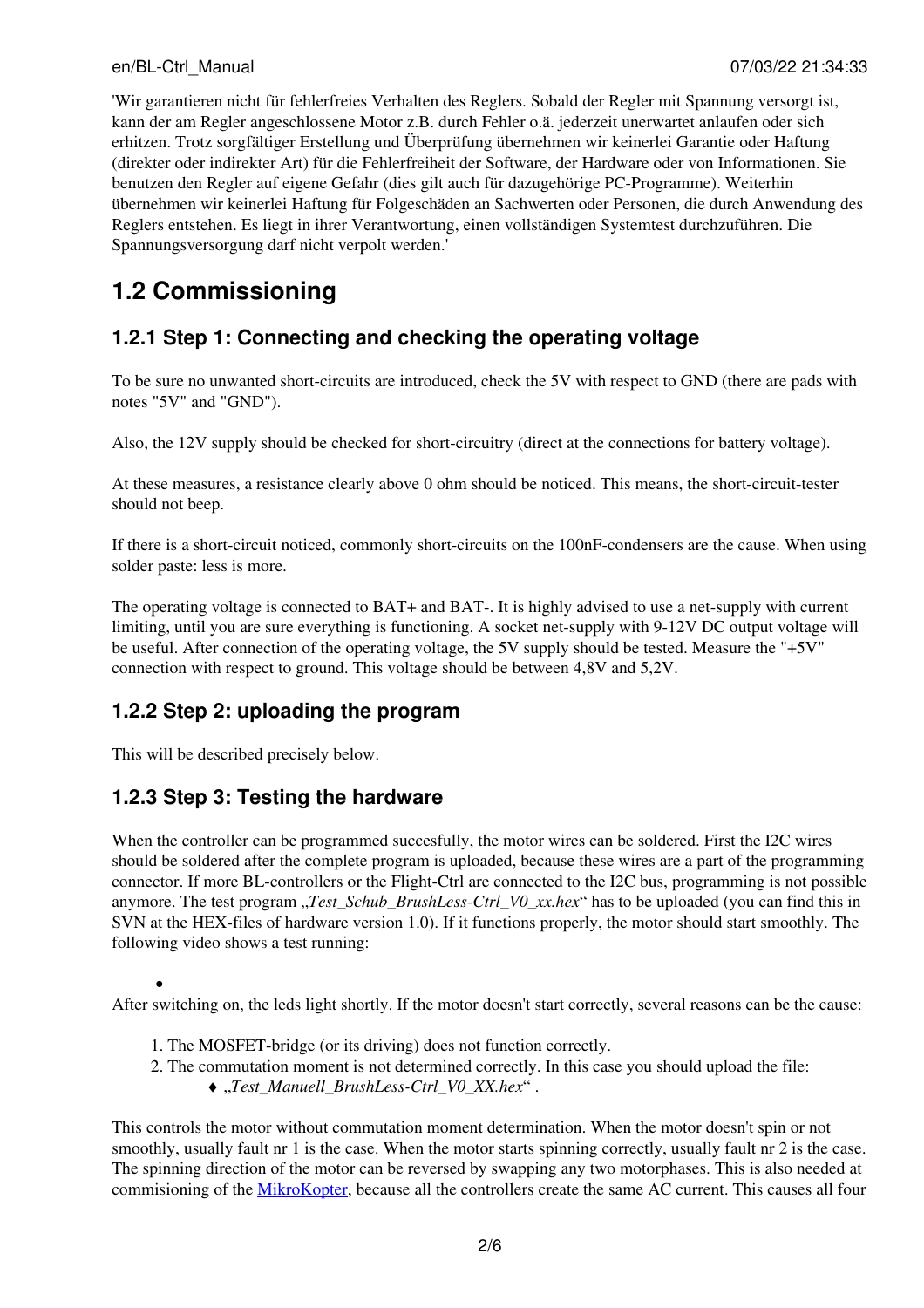motors and so the propellors to rotate in the same direction. In combination with each 2 propellors for right and left runners, the following problem will rise: Two times upwards+ two times downwards = MikroKopter won't fly, at most it starts swinging.

In this case simply check the spinning direction at switching on / off (front / back: clockwise, left / right: counterclockwise) and swap two wires of the coherent motors.

### <span id="page-4-0"></span>**1.2.4 Step 4: Connection of a set-value provider**

Now the program "*BrushLess-Ctrl\_16kHz\_V0\_XX.hex*" can be uploaded for example. This program uses the PPM connection of the receiver for set value. When using other connections (f.e. serial or I2C bus), it should be tuned to the appropriate set-value provider. There is no standard.

## <span id="page-4-1"></span>**1.3 Uploading software into the controller**

There are several possibilities to flash the software into the controller. By Sercon and [MikroKopter](https://wiki.mikrokopter.de/MikroKopter) is the easiest way. When this won't work out, alternatively **[PonyProg](https://wiki.mikrokopter.de/PonyProg)** can be used for example.

The bootloader should be programmed only **once** into the AVR. The fusebits will be set automatically by [MikroKopterTool.](https://wiki.mikrokopter.de/MikroKopterTool)

Next the firmware updates can easily be inserted serial.

*IMPORTANT:* To flash the bootloader, a real serial connection is needed.

• A bootloader is already installed on the SMD-pre-placed boards.

In case you don't want to use a bootloader, the firmware can be flashed by ISP also. (This is not advisable, though)

Here you can find the bootloader and the BL-ctrl software:

<http://mikrokopter.de/mikrosvn/BL-Ctrl/>

#### <span id="page-4-2"></span>**1.3.1 Flashing the Bootloader**

- The BL-Ctrl should be connected to the **[SerCon](https://wiki.mikrokopter.de/SerCon)** by a 10-way cable (ISP1), which is a ISP cable and serial cable combined.
- The BL-Ctrl has to be powered.
- No data is allowed from the I2C bus while flashing, so disconnect it or switch off / reset the Flight-Ctrl.
- Choose 'Controller flashen und Terminal'



- Place the jumper on the [SerCon](https://wiki.mikrokopter.de/SerCon)
- Press 'FLASH' and select the bootloader-hexfile.
	- ♦ … Now the bootloader will be uploaded it takes a while -
- after uploading succesfully, the bootloader will reply with a code:
	- ♦ Vx.y:MKBL
	- ♦ *Vx.y = Version*
	- ♦ *MKBL für [MikroKopter](https://wiki.mikrokopter.de/MikroKopter)-BootLoader*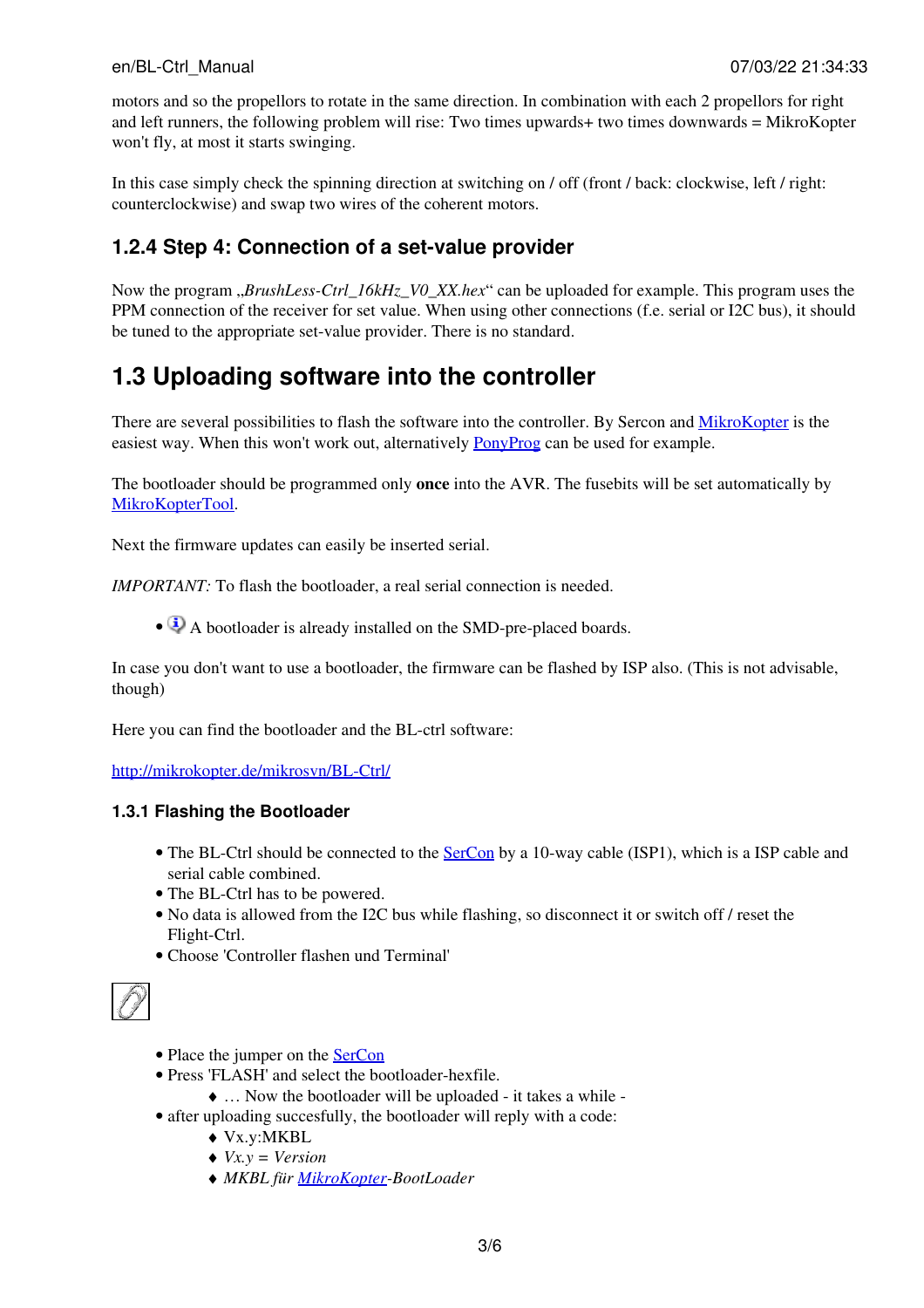#### en/BL-Ctrl\_Manual 07/03/22 21:34:33



Alternative: Uploading the bootloader with AVR-Studio. The fuses should be set as follows:



#### **1.3.1.1 Uploading firmware**

- The BL-Ctrl should be connected to the **[SerCon](https://wiki.mikrokopter.de/SerCon)** again, with the 10-way cable (ISP1), which is a ISP and serial cable combined.
- Remove the jumper of the [SerCon.](https://wiki.mikrokopter.de/SerCon)
- The BL-Ctrl must be powered.
- The I2C bus connection should be disconnected, when the update is uploaded by ISP.
- Click 'Update' and select the actual hex-file of the BL-Ctrl.



- Now uploading is started. A manual reset may be required (simply switch off and on the BL-Ctrl).
- When everything went allright, the BL-Controller will answer with its actual version.
- BL-Ctrl V1.0: Each motor controller needs its own address (different hex-files)
- BL-Ctrl V1.1: Each motor controller needs its own address which are set by a shorting

[Lötjumper](http://www.mikrokopter.com/ucwiki/BL-Ctrl_V1.2?highlight=(l�tjumper)#head-579ba14279e6a35091680e0e5d64055cd59a0c7d) on the board (same hex-files).

• adresses of the motors: 1=Front 2=Back 3=Right 4=Left

### <span id="page-5-0"></span>**1.3.2 Uploading the bootloader with PonyProg**

If [MikroKopter](https://wiki.mikrokopter.de/MikroKopter)-Tool (avrdude) causes trouble, [PonyProg](https://wiki.mikrokopter.de/PonyProg) can be used alternatively to upload the bootloader.

## <span id="page-5-1"></span>**1.4 Componentlist and component placing**

Tip: It is advisable to scan both sides of the empty board or take a picture of them. This makes life easier when searching for errors or short-circuits.

To place components the easiest way, follow the order in which the components are placed in the next list:

|                | Anz Reichelt-Best.Nr. | <b>Suggestion</b>                                                                                          | <b>Component</b>  | <b>Name</b>                                |
|----------------|-----------------------|------------------------------------------------------------------------------------------------------------|-------------------|--------------------------------------------|
|                | ATMEGA8-16TQ          | Watch marking, use flux!                                                                                   | Controller        | IC1                                        |
| $\overline{3}$ | <b>BC817-16SMD</b>    |                                                                                                            | <b>Transistor</b> | $ T1, T2, T3$ (Version 1.0)<br>and $1.1$ ) |
| $\overline{3}$ | PDTC143ET             | The basic front resistors R3, R6 and<br>R9 should be replaced by a<br>low-resistance resistor f.e. 100 Ohm | Transistor        | $ T1, T2, T3$ (Version 1.2)                |
|                | 4k7 SMD 1/4W          |                                                                                                            | Resistor          | R <sub>26</sub>                            |

*Cursive written components are to be placed at the bottom side*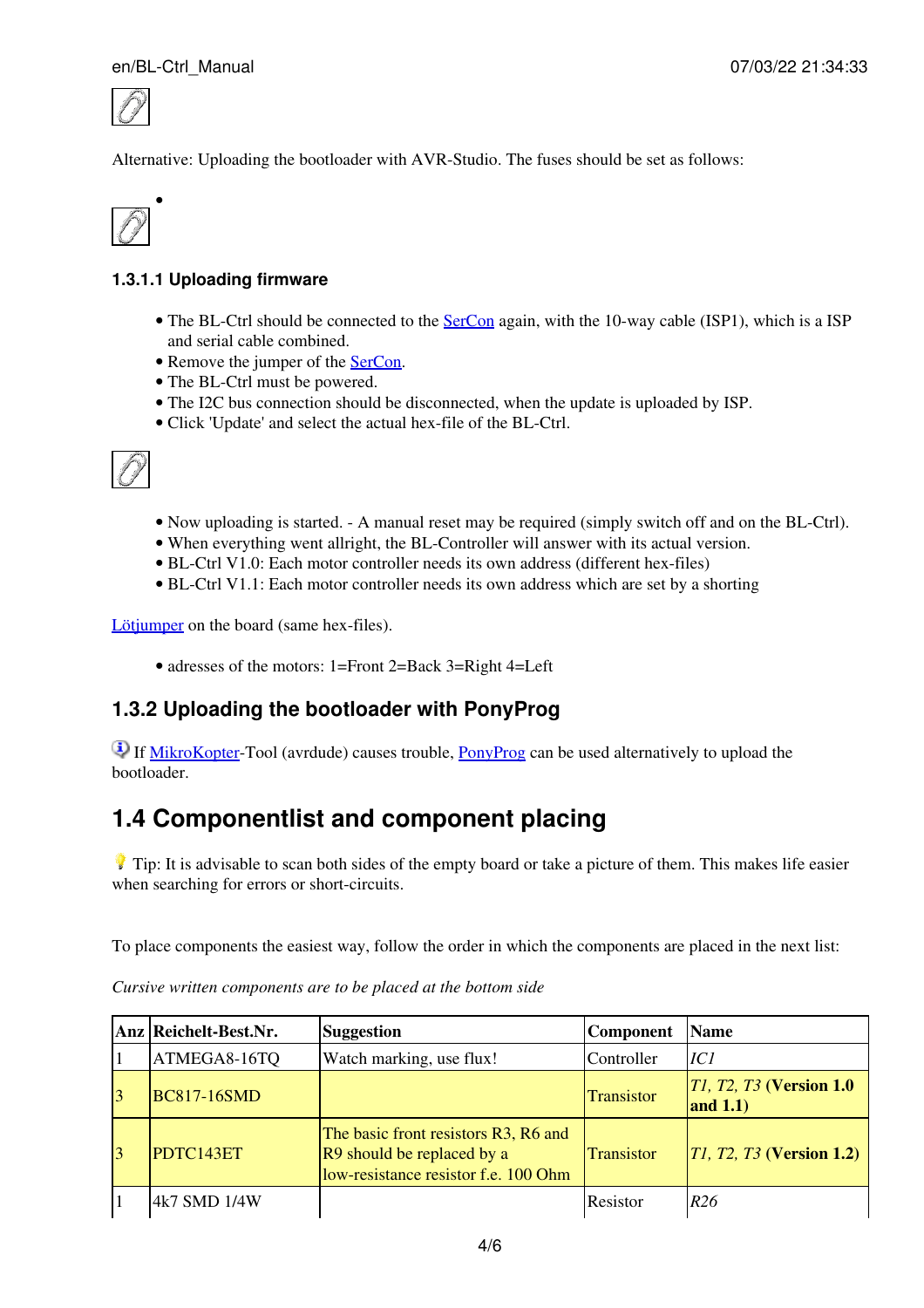| $\mathbf{1}$   | 10R SMD 1/4W                      |                                                | Resistor              | R32                                                                                             |
|----------------|-----------------------------------|------------------------------------------------|-----------------------|-------------------------------------------------------------------------------------------------|
| $\overline{2}$ | 4k7 SMD-0805                      |                                                | Resistor              | R6, R9                                                                                          |
| 6              | X7R-G0805 100nF                   |                                                | Conderser             | C <sub>3</sub> , C <sub>15</sub> , C <sub>16</sub> , C <sub>17</sub> , C <sub>18</sub> ,<br>C11 |
| 5              | 4k7 SMD-0805                      |                                                | Resistor              | R3, R20, R21, R22, R15                                                                          |
| 3              | 470R SMD-0805 or<br>680R SMD-0805 |                                                | Resistor              | R <sub>2</sub> , R <sub>5</sub> , R <sub>8</sub>                                                |
| $\mathbf{1}$   | 18k SMD-0805                      |                                                | Resistor              | R14                                                                                             |
| 1              | SMD-LED 0805 GR                   | Watch placement!                               | <b>CHIPLED</b>        | LED1                                                                                            |
| 1              | SMD-LED 0805 RT                   | Watch placement!                               | <b>CHIPLED</b>        | LED <sub>2</sub>                                                                                |
| $\overline{9}$ | X7R-G0805 100nF                   |                                                | Condenser             | C1, C2, C4, C5, C6, C7,<br><b>C8, C10, C13 (Version</b><br>1.0)                                 |
| 12             | X7R-G0805 100nF                   |                                                | Condenser             | C1, C2, C4, C5, C6, C7,<br>C8, C10, C13, C14, C19,<br>$C20$ (Version 1.1)                       |
| 7              | 4k7 SMD-0805                      |                                                | Resistor              | R1, R4, R7, R11, R12,<br>R13, R18                                                               |
| $\overline{c}$ | 1k SMD-0805                       |                                                | Resistor              | R27, R33                                                                                        |
| $\overline{4}$ | 18k SMD-0805                      |                                                | Resistor              | R10, R16, R23, R24                                                                              |
| 3              | 100R SMD-0805                     |                                                | Resistor              | R17, R19, R25                                                                                   |
| 3              | <b>IRFR1205</b>                   | alternativ also IPD03N03LB,<br><b>IRLR7843</b> | <b>MOSFET</b>         | NA-, NB-, NC-                                                                                   |
| 3              | <b>IRFR5305</b>                   | alternativ also FDD6637                        | <b>MOSFET</b>         | $NA+$ , $NB+$ , $NC+$                                                                           |
| $\overline{2}$ | SMD Elko 10/16                    | <b>Watch marking</b>                           | Elco                  | C12, C14 (Version 1.0)                                                                          |
| $\mathbf{1}$   | SMD Elco 10/16                    | <b>Watch mark</b>                              | Elco                  | C12 (Version 1.1)                                                                               |
| 1              | RAD330/16                         | watch polarisation and solder from<br>aside    | Elco                  | C9                                                                                              |
| $\mathbf{1}$   | TA78L05 or µA78L05                |                                                | voltage<br>controller | IC2 (Conrad: 144711 -<br>62)                                                                    |

#### **Other stuff**

- 1 connector EC10 programming connector
- 1 D-SUB ST 25 Sub-D connector for parallelport-programming cable
- 0,5m 10-way flatcable
- 1m connection wire

#### **tools**

- CR44 tin containing SMD flux
- Desolderinglitze AA desolderinglitze 1,5mm
- Soldering tin AG 0,507 soldering tin 0,5mm
- Wired voltage controller, in case not available in SMD